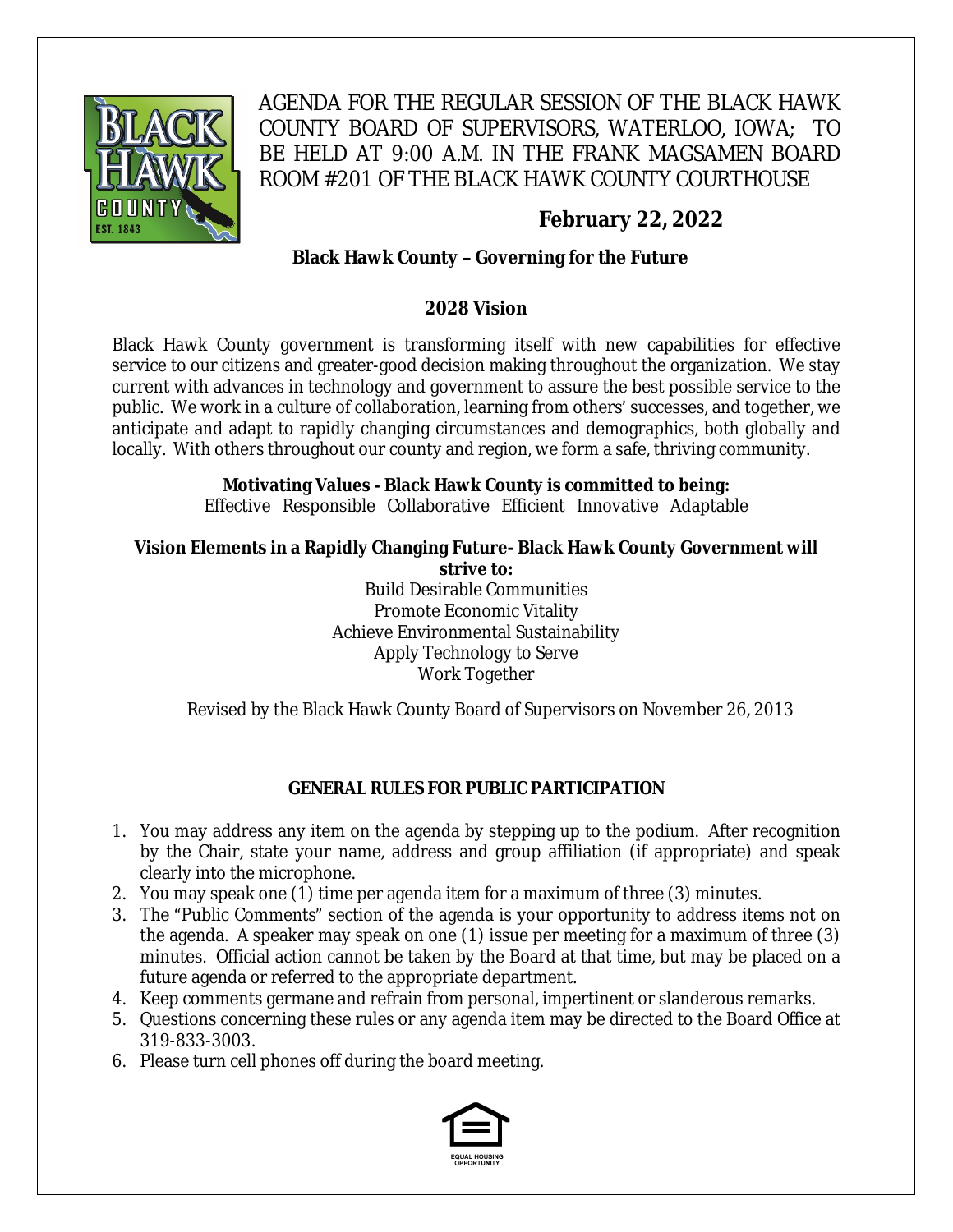## AGENDA FOR THE REGULAR SESSION OF THE BOARD OF SUPERVISORS February 15, 2022

Join Zoom Meeting [https://us02web.zoom.us/j/89220781888?pwd=ZUVZK09vbGVwZmdZMnZVS2FtaG5jdz09](https://gcc02.safelinks.protection.outlook.com/?url=https%3A%2F%2Fus02web.zoom.us%2Fj%2F89220781888%3Fpwd%3DZUVZK09vbGVwZmdZMnZVS2FtaG5jdz09&data=04%7C01%7Cllamb%40blackhawkcounty.iowa.gov%7C65f3b82ea75a4ee9cda108d9f15367d1%7C9960f5b6faae4bb3a122c43aceeaa06d%7C0%7C0%7C637806162797499064%7CUnknown%7CTWFpbGZsb3d8eyJWIjoiMC4wLjAwMDAiLCJQIjoiV2luMzIiLCJBTiI6Ik1haWwiLCJXVCI6Mn0%3D%7C3000&sdata=%2FOabLDB8ThAisBxIAnbsYUXog6nJoXIiWHmBAhwpss0%3D&reserved=0)

> Meeting ID: 892 2078 1888 Passcode: 028808 One tap mobile +16465588656,,89220781888#,,,,\*028808# US (New York) +13017158592,,89220781888#,,,,\*028808# US (Washington DC)

Dial by your location +1 646 558 8656 US (New York) +1 301 715 8592 US (Washington DC) +1 312 626 6799 US (Chicago) +1 669 900 9128 US (San Jose) +1 253 215 8782 US (Tacoma) +1 346 248 7799 US (Houston) Meeting ID: 892 2078 1888 Passcode: 028808 Find your local number: [https://us02web.zoom.us/u/kbtWuT6Bu5](https://gcc02.safelinks.protection.outlook.com/?url=https%3A%2F%2Fus02web.zoom.us%2Fu%2FkbtWuT6Bu5&data=04%7C01%7Cllamb%40blackhawkcounty.iowa.gov%7C65f3b82ea75a4ee9cda108d9f15367d1%7C9960f5b6faae4bb3a122c43aceeaa06d%7C0%7C0%7C637806162797499064%7CUnknown%7CTWFpbGZsb3d8eyJWIjoiMC4wLjAwMDAiLCJQIjoiV2luMzIiLCJBTiI6Ik1haWwiLCJXVCI6Mn0%3D%7C3000&sdata=lyCbXC7KsZdb%2Fo74Utx1Ya77z03Hpuuf8FD8AxjZv68%3D&reserved=0)

## **ROLL CALL**

## **MOMENT OF SILENCE – To Reflect on Actions**

## **PLEDGE OF ALLEGIANCE**

**1. AGENDA RECEIVED AS PROPOSED OR AS AMENDED**

### **2. PUBLIC COMMENTS**

### **3. CLAIMS AND PAYMENTS**

A. Resolution **–** that the Board of Supervisors APPROVE EXPENDITURES, and that the County Auditor be authorized and directed to ISSUE CHECKS, against the various settlement of such claims as allowed.

### **4. RECEIVE PROJECT UPDATES FROM DEPARTMENT HEADS/ELECTED OFFICIALS**

- **5. MINUTES APPROVED –** February 15, 2022
- **6. HEARINGS –** Times are approximate
	- i. 9:05 Hearing on the proposed Black Hawk County Budget for FY 2022-2023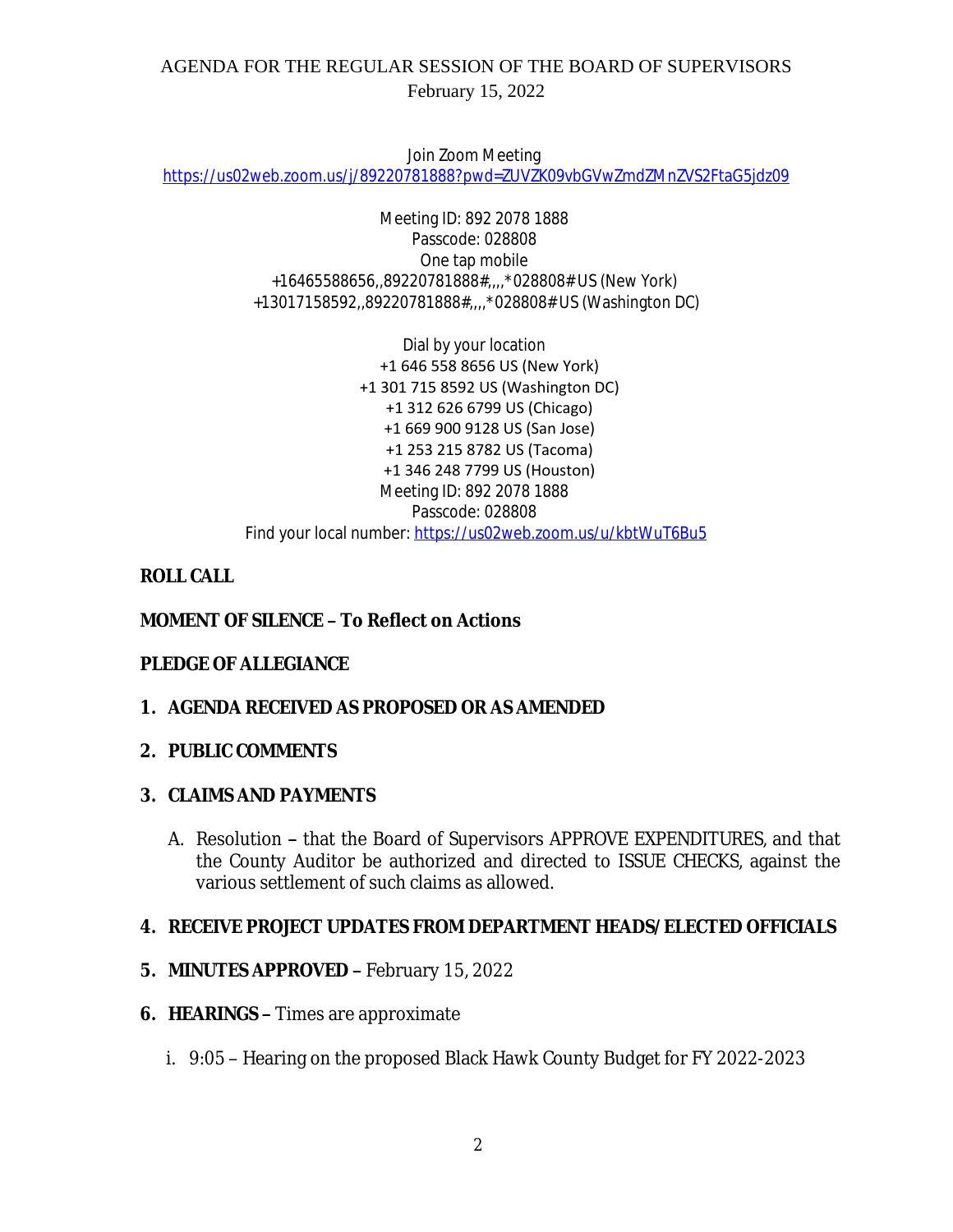February 15, 2022

### **7. CONSENT AGENDA**

The following items will be acted upon by voice vote on a single **RESOLUTION**, without separate discussion, unless someone from the board or the public requests that a specific item be considered separately.

- A. TO APPROVE, RECEIVE, PLACE ON FILE WITH THE COUNTY AUDITOR
	- 1. The Board of Supervisors APPROVE INTERGOVERNMENTAL JOURNAL ENTRIES, and that the County Auditor be authorized and directed to TRANSFER monies within the various funds as submitted.
	- 2. The PAYROLL ADJUSTMENTS submitted by the various departments and the County Auditor be authorized and direct to adjust his records accordingly.
	- 3. The CERTIFICATE OF INSURANCE for Code Publishing, LLC, Harris Camden Terminal Equipment, Inc., Hawkeye Alarm & Signal Co., Johnson Plumbing & Heating Co.
	- 4. The Sheriff's MONTHLY REPORT of fees as of January 31, 2022.
	- 5. The MANURE MANAGEMENT PLAN (MMP) Ownership Change submitted by Wes Thoma d/b/a Denney's ID #68951 located in Spring Creek Township, Section Seven (7), in Black Hawk County pursuant to 567 Iowa Administrative Code §455B.

### **8. CONTRACT AND AGREEMENTS**

A. Resolution – that the AGREEMENT received from Clapsaddle-Garber and Associates, Inc., Cedar Falls, Iowa for monument preservation and on-call surveying services for calendar year 2022 at various locations in Black Hawk County with a bid of \$10,100.00 for monument preservation and surveying services at varying hourly rates and mileage detailed in the agreement be approved and for the chair to sign as recommended by Catherine Nicholas, County Engineer.

\_\_\_\_\_\_\_\_\_\_\_\_\_\_\_\_\_\_\_\_\_\_\_\_\_\_\_\_\_\_\_\_\_\_\_\_\_\_\_\_\_\_\_\_\_\_\_\_\_\_\_\_\_\_\_\_\_\_\_\_\_\_\_\_\_\_\_\_\_\_\_\_\_\_\_\_\_\_\_\_\_\_\_\_\_\_\_\_\_\_\_\_\_\_\_\_\_\_\_\_\_\_\_\_\_

### **9. OTHER BUSINESS**

A. Resolution – that the TAX SALE CERTIFICATE ASSIGNMENT for property at 1320 David Street, Waterloo, Iowa (Parcel #8913-14-402-025; Certificate #2019000826) pursuant to §446.31 of the Code of Iowa and agrees to pay delinquent taxes of \$4,797.54 along with the \$10.00 assignment fee be approved and said Certificate of Purchase of Tax Sale be assigned to 3 Stooges, LLC (Chris Fischels) as recommended by Rita Schmidt, County Treasurer.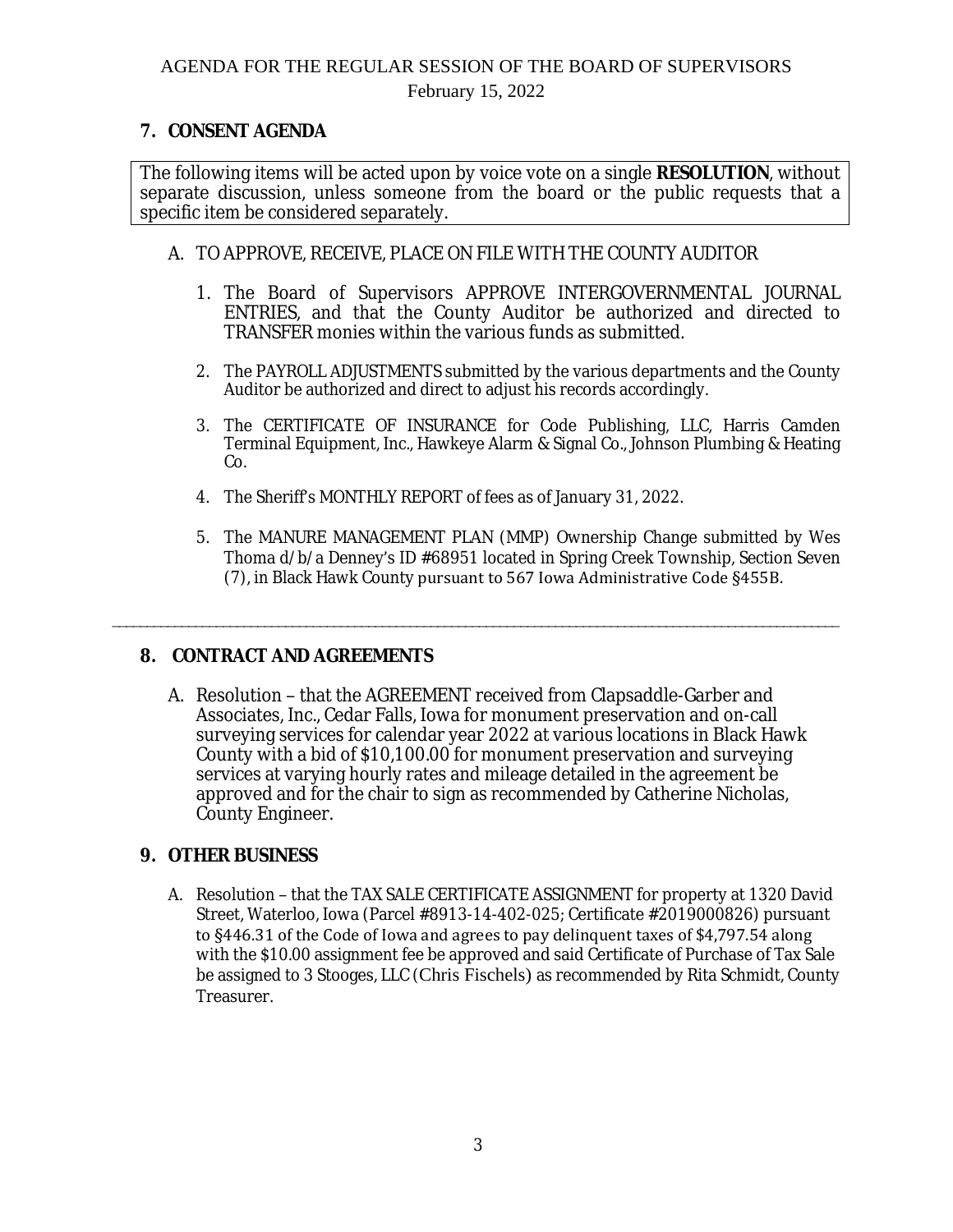## AGENDA FOR THE REGULAR SESSION OF THE BOARD OF SUPERVISORS February 15, 2022

- B. Resolution that the TAX SALE CERTIFICATE ASSIGNMENT for vacant lot located in Waterloo, Iowa (Parcel #8912-30-309-006; Certificate #PB-2100980), pursuant to §446.31 of the Code of Iowa and agrees to pay delinquent taxes of \$749.00 along with the \$10.00 assignment fee be approved and said Certificate of Purchase of Tax Sale be assigned to 112 Randolph LLC (Tramaun Allen) as recommended by Rita Schmidt, County Treasurer.
- C. Resolution that the TAX SALE CERTIFICATE ASSIGNMENT for 2 vacant lots located in Waterloo, Iowa (Parcels #8912-19-351-014 Certificate #2018000681 and #8913-24- 408-006 Certificate #2019000855) and property located at 411 Bratnober Street, Waterloo, Iowa (Parcel #8913-23-252-009 Certificate #2019000834) pursuant to §446.31 of the Code of Iowa and agrees to pay delinquent tax of \$7,059.74 along with the \$30.00 assignment fees be approved and said Certificate of Purchase of Tax Sale be assigned to Situs Cultivation, LLC (Chris Newhouse) as recommended by Rita Schmidt, County Treasurer.
- D. Resolution that the REQUEST FOR PURCHASE OF CAPITAL EQUIPMENT with ARP funds submitted by Al Yu, Information Technology Director: \$5,360.00 to purchase 8 Canon DR-S150 document scanners from CDW.
- E. Motion to approve the PERSONNEL REQUISITION for a Security Administrator position (full-time) effective February 22, 2022 as recommended by Al Yu, Information Technology Director.
- F. Motion to approve the TRAVEL REQUEST submitted by Amanda Fesenmeyer, Human Resources Director be approved and direct the Chair to sign: \$1,058.74 for Chari Gallmeyer and Anna Knapp to attend the Iowa Employment Spring Conference Meeting in Altoona, IA for April 6th – 7th, 2022.
- G. 9:05 AM HEARING on the proposed Black Hawk County Budget for FY 2022- 2023
	- 1. Introductions by Craig White, Chair.
	- 2. Presentation by James Perry, Finance Director.
	- 3. Reading of the Black Hawk County Compensation Board's salary schedule for FY2023
	- 4. Public Comments and/or questions.
	- 5. Comments by the Board of Supervisors.
	- 6. Motion to receive and place on file proof of publication of notice of public hearing.
	- 7. Motion to close the public hearing after oral and written comments are received.
	- 8. Resolution that the proposed Black Hawk County Budget for FY 2022- 2023 as published in the county's official newspapers on February 10, 2022 be approved and adopted.
- H. Resolution that the APPROPRIATIONS be approved at one hundred percent (100%) for the Black Hawk County Budget for FY 2022-2023.